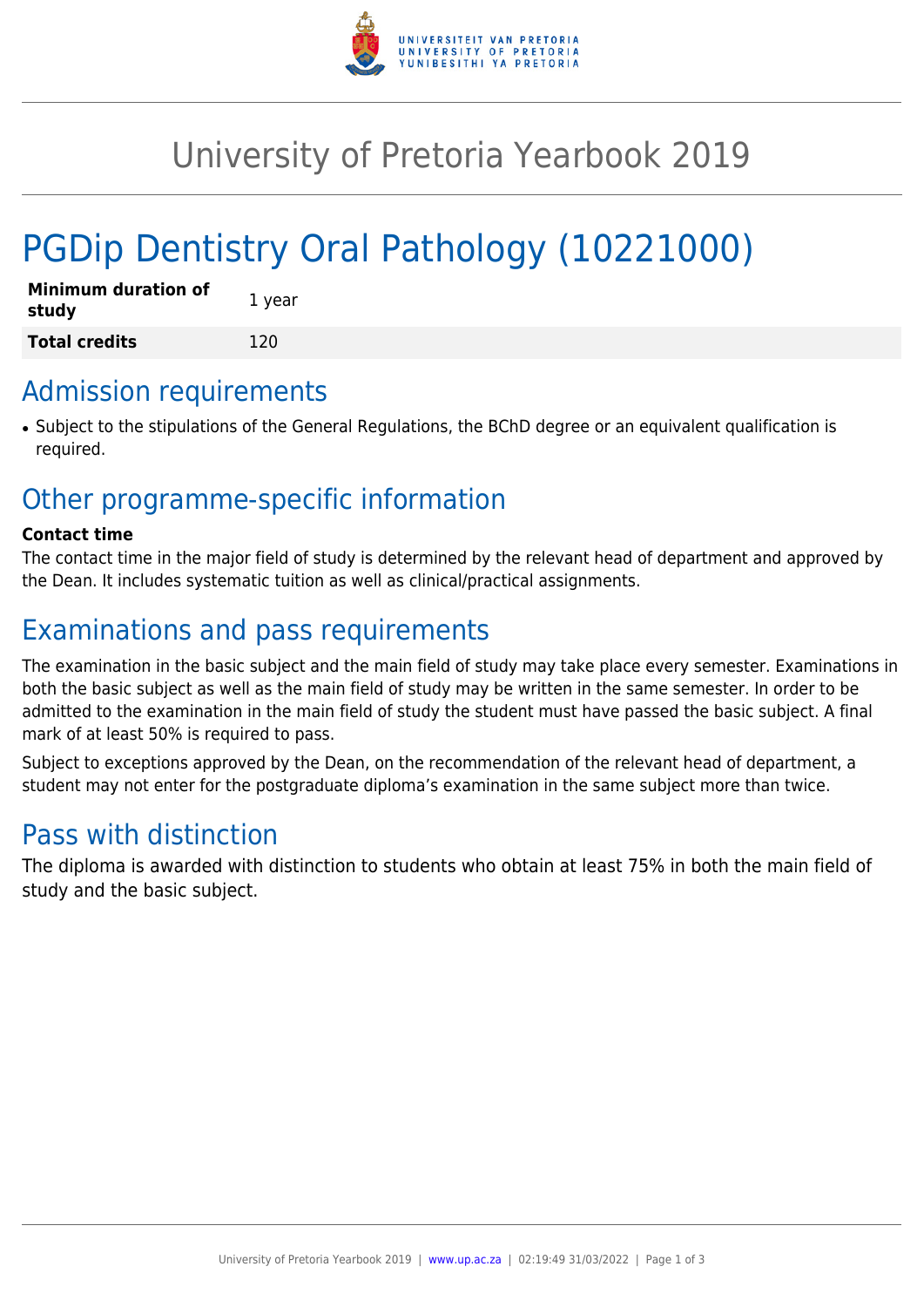

# Curriculum: Final year

**Minimum credits: 120**

### **Core modules**

### **Oral pathology 703 (MPG 703)**

| <b>Module credits</b>         | 100.00                          |
|-------------------------------|---------------------------------|
| <b>Contact time</b>           | 1 discussion class per week     |
| Language of tuition           | Module is presented in English  |
| <b>Department</b>             | Oral Pathology and Oral Biology |
| <b>Period of presentation</b> | Year                            |

#### **Oral pathology 703 (MPG 703)**

| <b>Module credits</b>         | 100.00                          |
|-------------------------------|---------------------------------|
| Language of tuition           | Module is presented in English  |
| <b>Department</b>             | Oral Pathology and Oral Biology |
| <b>Period of presentation</b> | Year                            |

### **Elective modules**

#### **Anatomy 710 (ANA 710)**

| <b>Module credits</b>         | 20.00                          |
|-------------------------------|--------------------------------|
| <b>Prerequisites</b>          | No prerequisites.              |
| Language of tuition           | Module is presented in English |
| <b>Department</b>             | Anatomy                        |
| <b>Period of presentation</b> | Semester 1                     |

#### **Anatomy and principles of surgery 700 (CBA 700)**

| <b>Module credits</b>         | 20.00                           |
|-------------------------------|---------------------------------|
| Language of tuition           | Module is presented in English  |
| <b>Department</b>             | Maxillo Facial and Oral Surgery |
| <b>Period of presentation</b> | Semester 1                      |

#### **Physiology 714 (FSG 714)**

| <b>Module credits</b>         | 20.00                          |
|-------------------------------|--------------------------------|
| <b>Language of tuition</b>    | Module is presented in English |
| <b>Department</b>             | Physiology                     |
| <b>Period of presentation</b> | Year                           |
|                               |                                |